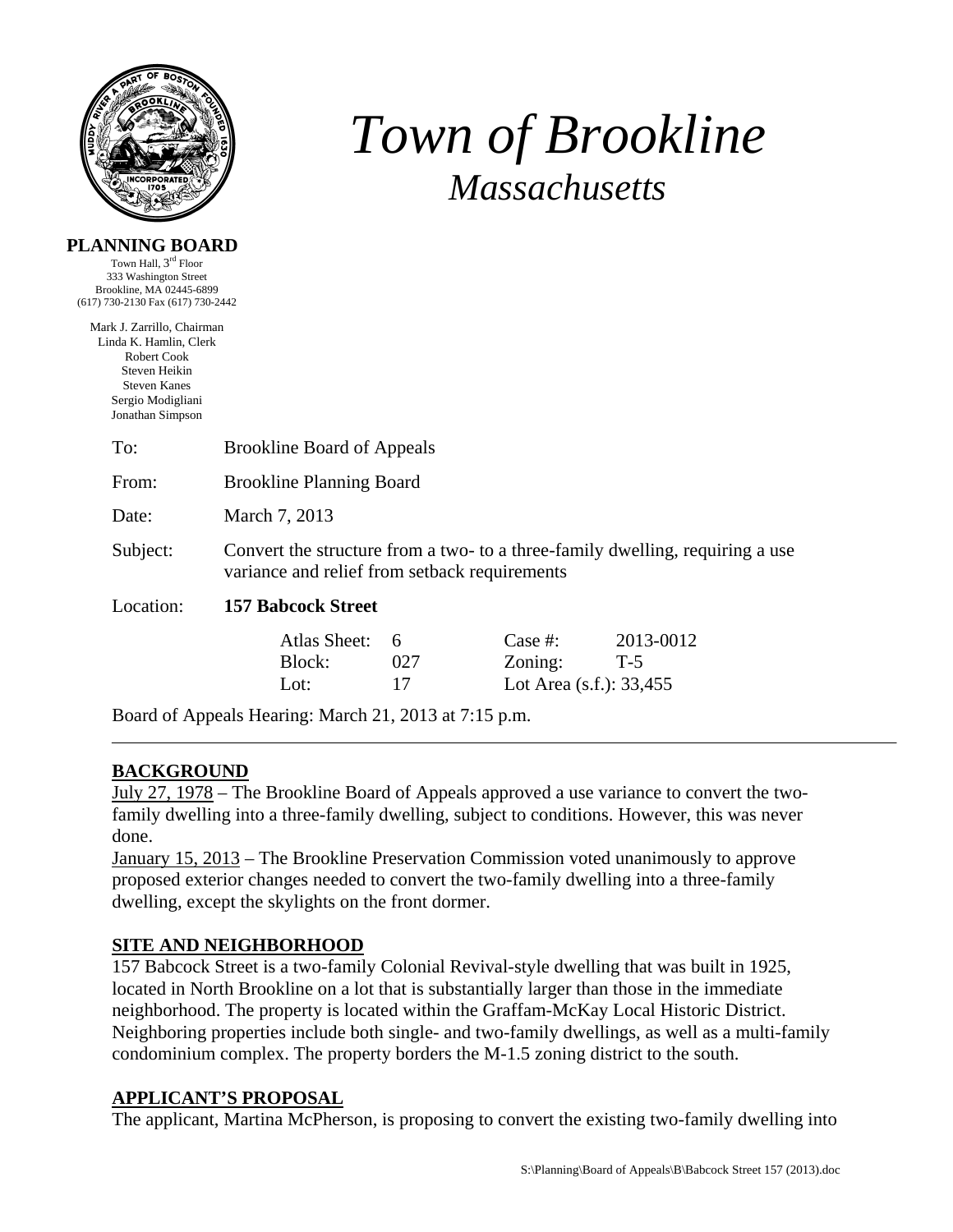a three-family dwelling. The new unit would be at the third floor and the finished square footage of the dwelling at that level will slightly increase, from 1565 s.f. to 1615 s.f., due to the construction of stairs to serve as a secondary means of egress for the unit. The proposed square footage for the entire building is 7,417 s.f. A new deck at the rear for the third unit will be constructed above an existing two-story porch, requiring changing an existing window into a door. Other exterior modifications include the installation of new skylights. All other modifications to effect the conversion will be interior.

### **FINDINGS**

#### **Section 4.07 –** Table of Use Regulations, Use #4A

The property's zoning district, T-5, allows for two-family dwellings, but not three-families, therefore the proposal requires a use variance. **Section 9.09, Conditions for Approval of Use Variance,** describes the four conditions under which the Board of Appeals may grant a use variance, provided statutory variance requirements are met. The most applicable condition for a use variance for this proposal, **9.09.1.d**, is as follows:

Existence on the lot in question of a structure(s) of appearance compatible with its vicinity which is either of historical or architectural significance which shall be preserved or restored in a manner sufficient to justify the relief granted herein, and/or contains gross floor area excessive for the use permitted in the district wherein the structure is located, and which can reasonably be maintained as a visual and taxable asset only if a nonconformity of use is permitted. A special permit under **§5.09** shall be required in conjunction with every variance request pursuant to this subparagraph.

In this case, if it is demonstrated that the building is architecturally or historically significant, it could be argued that the building is being saved from demolition-by-neglect through its rehabilitation and use as a three family.

#### **Section 5.09** – Design Review

Any structure for which a use variance is requested under **Section 9.09.1.d,** a special permit subject to the community and environmental impact and design standards under **Section 5.09** is also required. The following design standards are most applicable to this proposal:

*Preservation of Trees and Landscape:* The subject property has a significant amount of landscaped open space that would continue to remain unchanged with this proposal.

*Relation of Buildings to Environment:* The proposed changes to the structure are in harmony with the surrounding landscape.

*Relation of Buildings to the Form of the Streetscape and Neighborhood:* The exterior alterations for the conversion are relatively minor, with the most significant, a new deck, being located at the rear and minimally visible from Babcock Street.

*Open Space:* There is a significant amount of open space on the property. This is clearly an amenity, and would not be altered with this proposal. However, at this point, there is nothing preventing the subdivision, sale and transfer of much of this space for future development.

*Circulation:* There would be no change in the existing parking facilities for this proposal. The applicant has submitted a parking plan indicating 7 parking spaces, 4 in the existing garage, for the three dwelling units.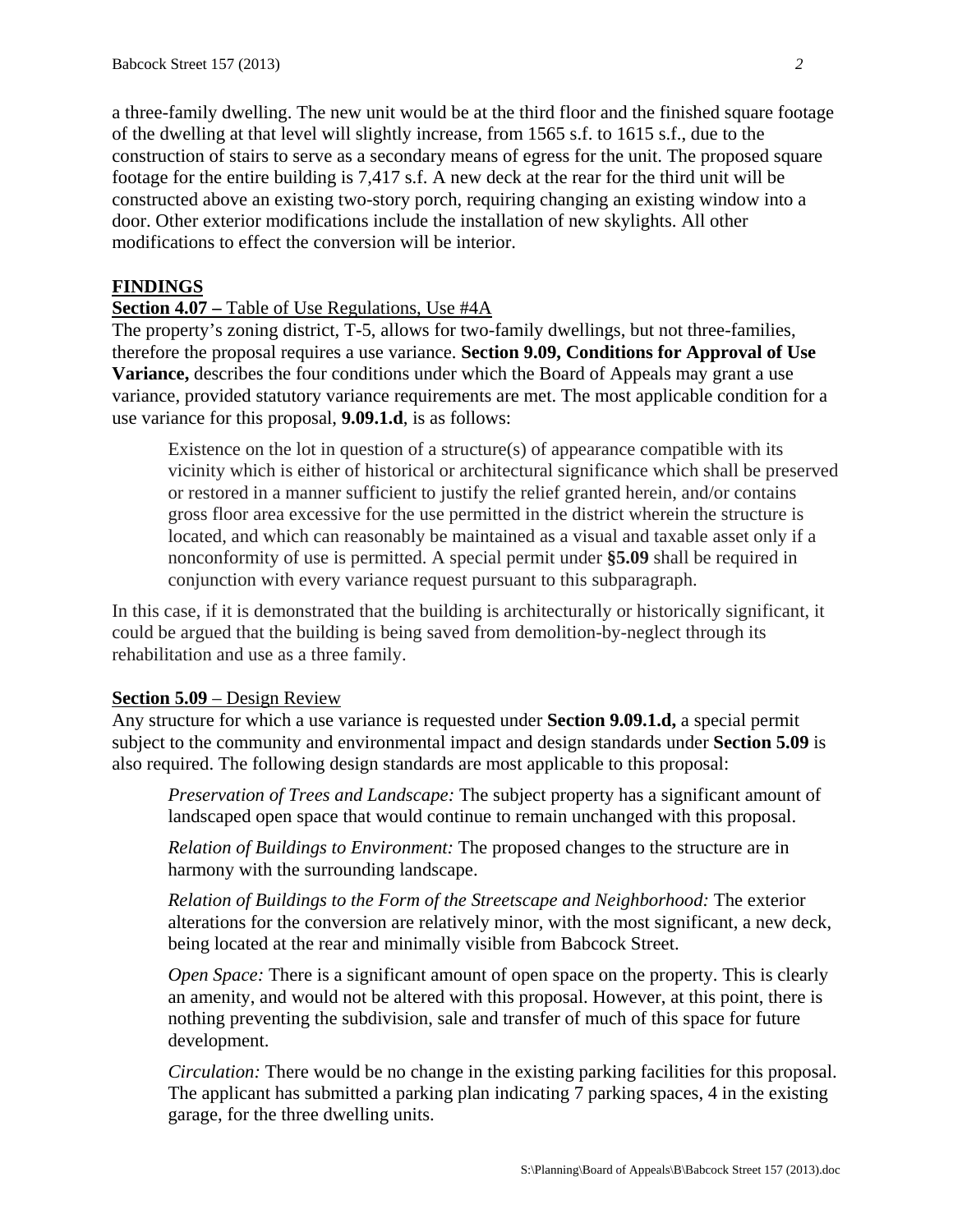*Heritage:* In January, the Preservation Commission reviewed and approved all of the proposed exterior modifications to the structure, except for the new skylights on the front dormer.

**Section 5.43 –** Exceptions to Yard and Setback Regulations **Section 5.55 –** Front Yard Requirements **Section 5.60 –** Side Yard Requirements

| <b>Dimensional Requirements</b> | <b>Required</b> | <b>Existing</b> | <b>Proposed</b> | <b>Relief</b>    |
|---------------------------------|-----------------|-----------------|-----------------|------------------|
| <b>Front Yard Setback</b>       | 25'             | 17.86'          | 17.86'          | Special Permit*/ |
|                                 |                 |                 |                 | Variance         |
| Side Yard Setback               | 20'             | 15.06'          | 15.06'          | Special Permit*/ |
|                                 |                 |                 |                 | Variance         |

\* Under *Section 5.43*, the Board of Appeals may waive setback requirements if a counterbalancing amenity is provided.

#### **Section 8.02.2 –** Alteration or Extension

A special permit is required to alter a non-conforming structure.

#### **PLANNING BOARD COMMENTS**

The Planning Board is supportive of the conversion from a two- to a three-family dwelling. The proposed exterior modifications are minor; however, the plans should be revised to remove the proposed skylights from the front dormer to be in compliance with the decision of the Preservation Commission. The property has sufficient parking for three units, and there is a significant amount of open space on the property. The dwelling is quite large for only two units, so the conversion should make property maintenance more financially feasible.

The lot is significantly larger than others in the area, and there is more than enough land to subdivide. Even though the property is located in a local historic district, the Planning Board recommends a condition limiting future subdivision of the property without the prior review and approval of the Board of Appeals, particularly since this application allows for an increase in the intensity of use for this property.

## **Therefore, should the Board of Appeals find that the applicant meets the statutory requirements for a variance and a use variance, the Planning Board recommends approval of the plans by Leah Greenwald, Architect, dated 12/27/2012 subject to the following conditions:**

- 1. Prior to issuance of a building permit, final elevations, indicating all exterior alterations and proposed materials, shall be submitted to the Preservation Commission for review and approval, in consultation with the Assistant Director of Regulatory Planning.
- 2. Prior to the issuance of a building permit, the applicant shall submit an updated final site plan and a final landscaping plan, indicating all counterbalancing amenities, setbacks and parking areas, subject to the review and approval of the Assistant Director of Regulatory Planning.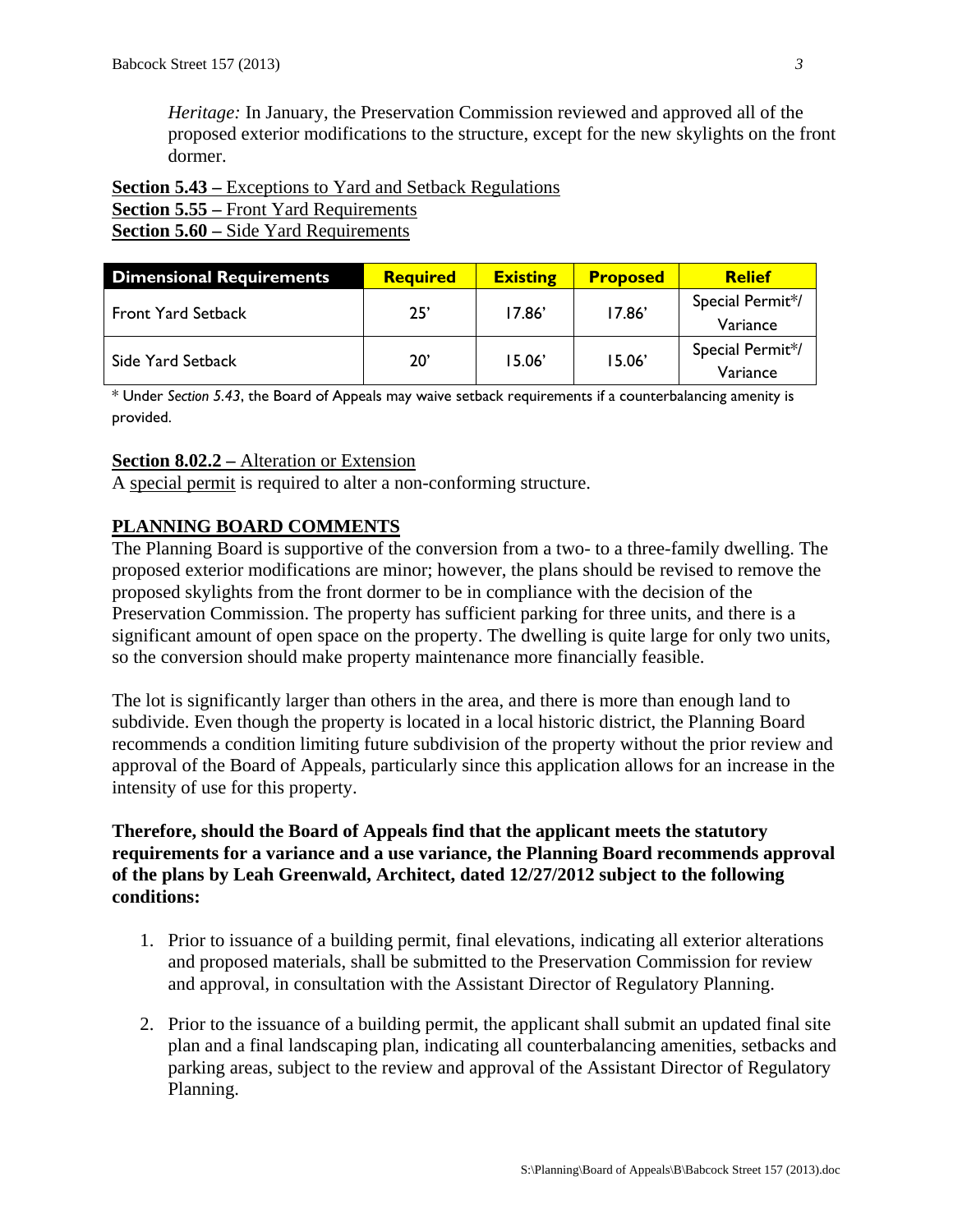- 3. The lot shall not be subdivided without the prior review and approval by the Board of Appeals.
- 4. Prior to the issuance of a building permit, the applicant shall submit to the Building Commissioner for review and approval for conformance to the Board of Appeals decision: 1) a final site plan stamped and signed by a registered engineer or land surveyor; 2) final floor plans and building elevations stamped and signed by a registered architect; and 3) evidence that the Board of Appeals decision has been recorded at the Registry of Deeds.

*tcr/lkch* 



#### **157 Babcock Street**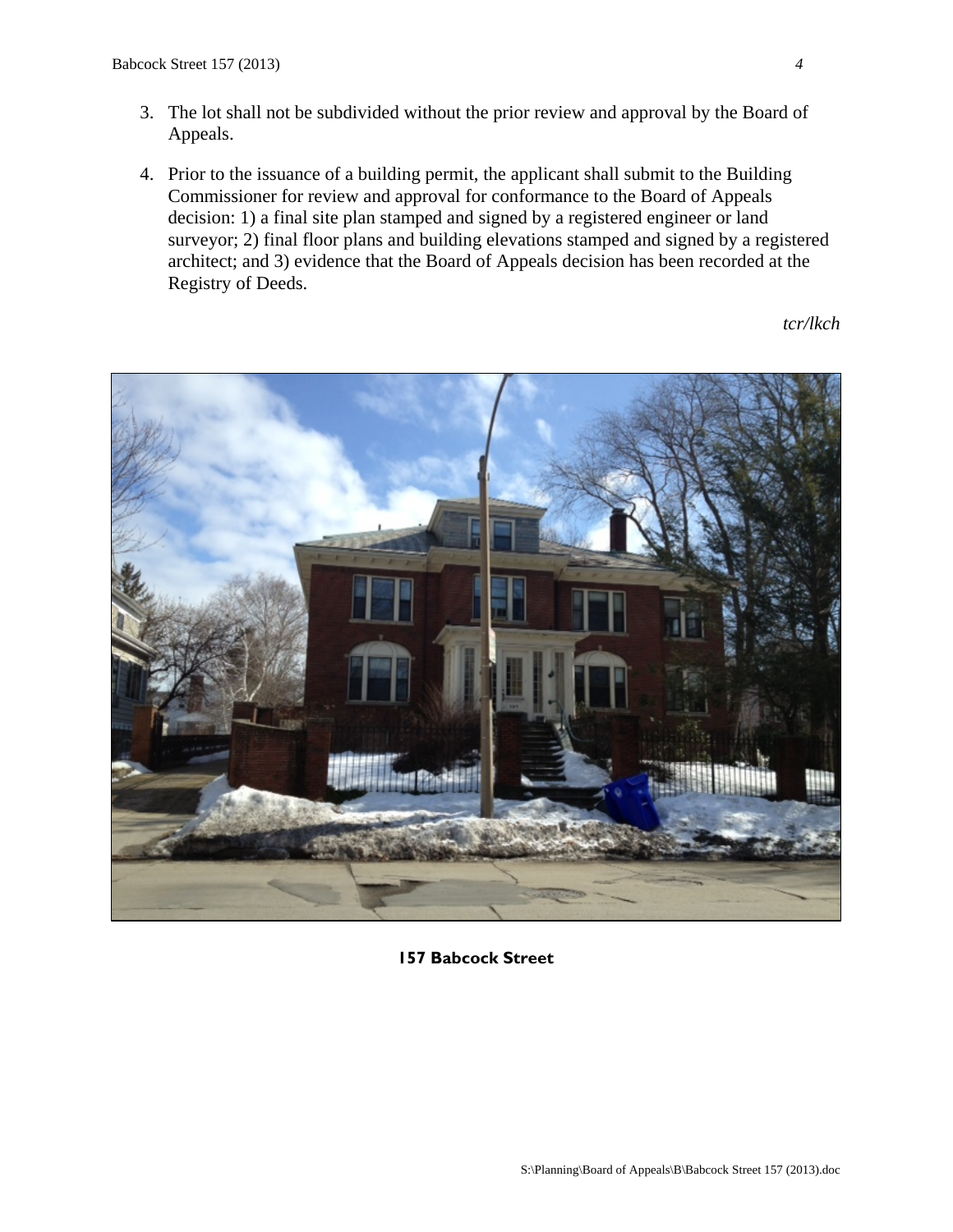

**Above:** Driveway leading to rear garage at 157 Babcock Street **Below:** Rear façade; proposed deck would be above rear porches.